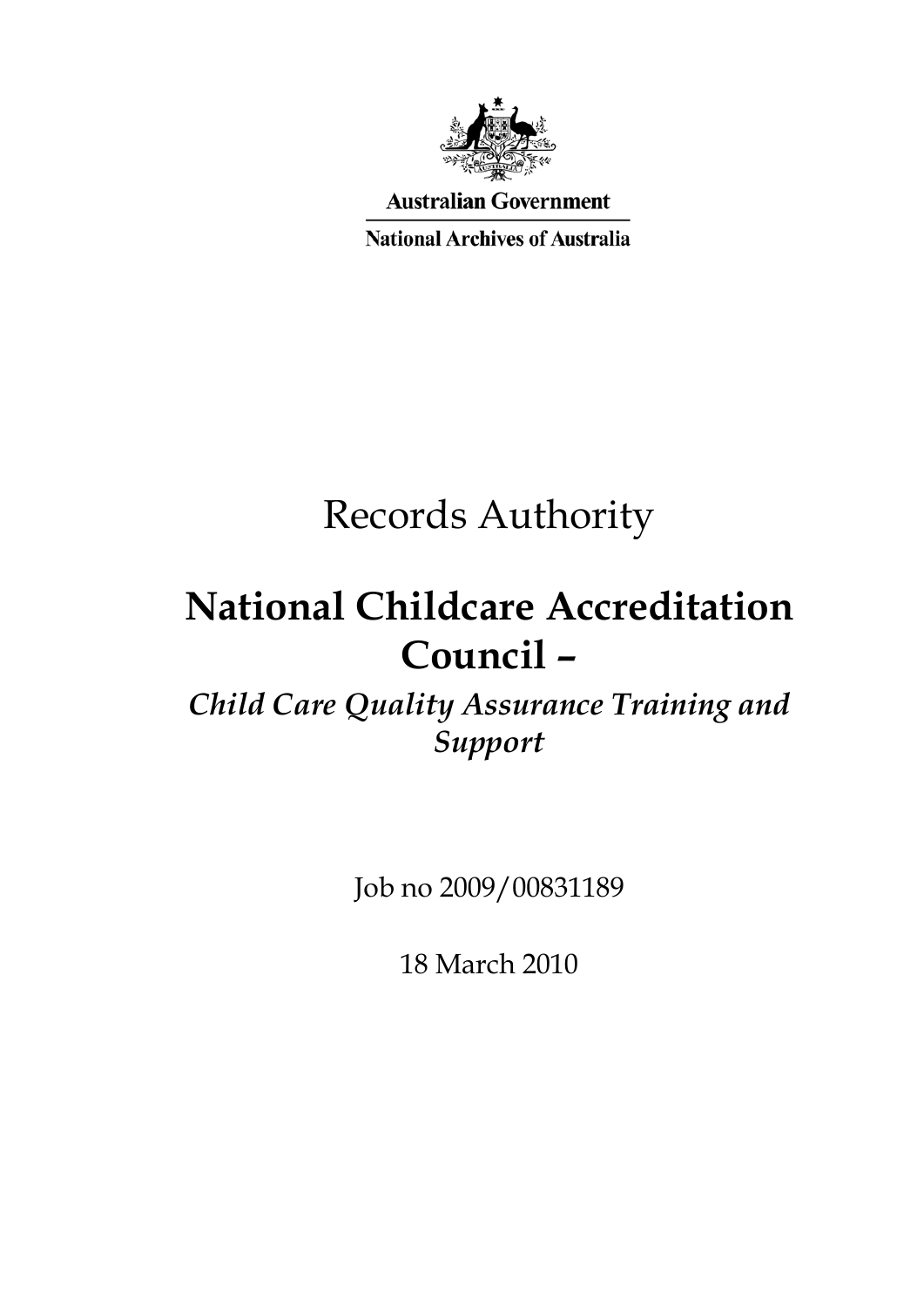## **CONTENTS**

| <b>INTRODUCTION</b>                               | 3 |
|---------------------------------------------------|---|
| <b>APPLICATION OF THIS AUTHORITY</b>              | 3 |
| <b>CONTACT INFORMATION</b>                        | 4 |
| <b>AUTHORISATION</b>                              | 5 |
| <b>CLASSES</b>                                    | 6 |
| CHILD CARE QUALITY ASSURANCE TRAINING AND SUPPORT | 6 |

© Commonwealth of Australia 2010

This work is copyright. Apart from any use as permitted under the *Copyright Act 1968,* no part may be reproduced by any process without prior written permission from the National Archives of Australia. Requests and inquiries concerning reproduction and rights should be directed to the Publications Manager, National Archives of Australia, PO Box 7425, Canberra Mail Centre ACT 2610, Australia.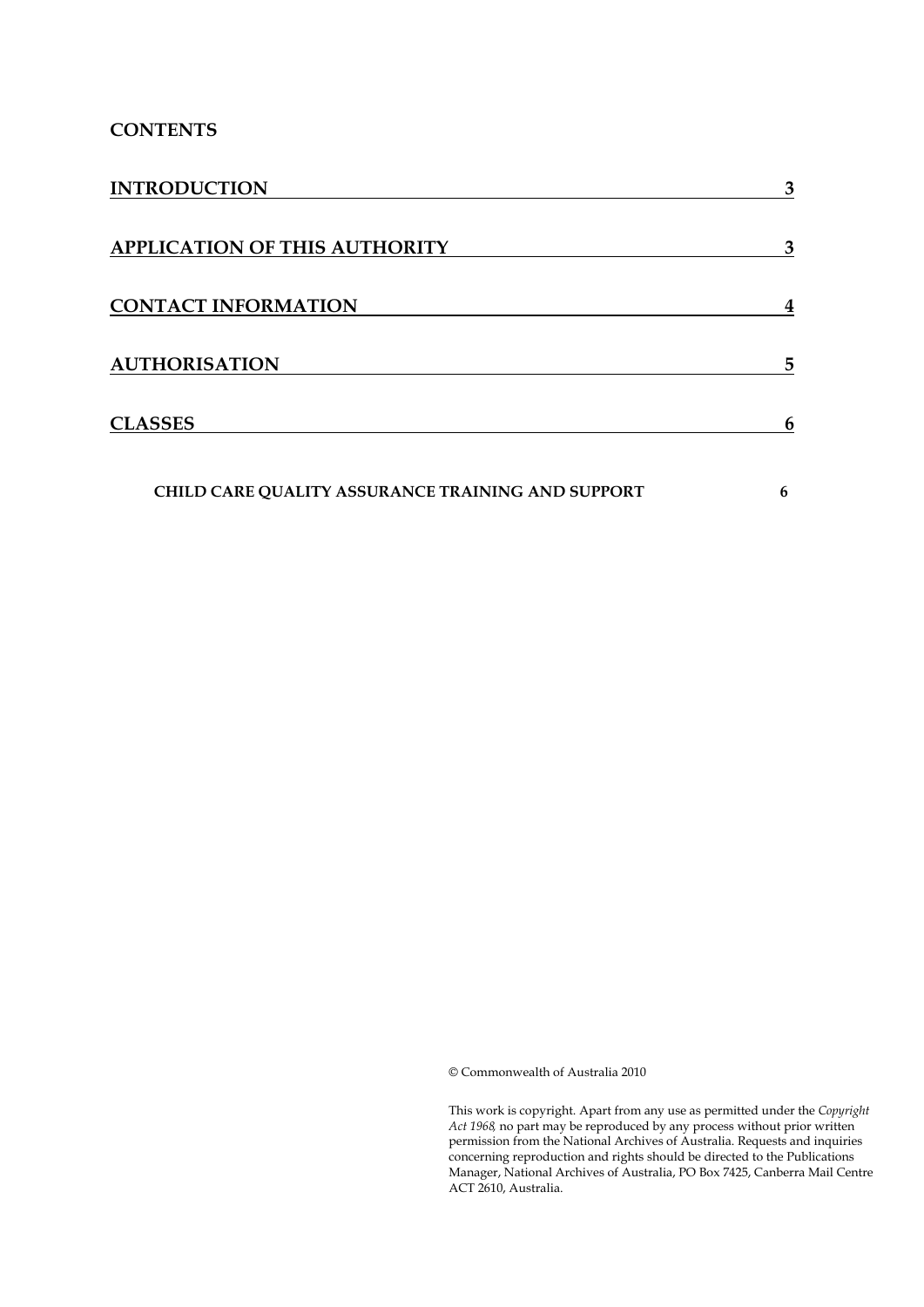#### **INTRODUCTION**

The National Childcare Accreditation Council, part of the Education, Employment and Workplace Relations portfolio and the National Archives of Australia have developed this Records Authority to set out the requirements for keeping or destroying records for the core business area of Child Care Quality Assurance (CCQA) Training and Support. It represents a significant commitment on behalf of National Childcare Accreditation Council to understand, create and manage the records of its activities.

This Authority is based on the identification and analysis of the business of National Childcare Accreditation Council. It takes into account the agency's legal and organisational records management requirements, and the interests of stakeholders, the agency and the National Archives of Australia.

This Authority gives National Childcare Accreditation Council permission under the Archives Act 1983, for the destruction, retention or transfer to the National Archives of Australia of the records described. The Authority sets out those records that need to be retained as national archives and the minimum length of time that temporary records need to be kept. Retention periods for these temporary records are based on: an assessment of business needs; broader organisational accountability requirements; and community expectations, and are approved by the National Archives of Australia on the basis of information provided by the agency.

The National Childcare Accreditation Council may use the following tools to dispose of their records:

- this and other Records Authorities covering its agency specific records;
- general records authorities, such as the Administrative Functions Disposal Authority (AFDA), covering business processes and records common to Australian Government agencies; and
- normal administrative practice (NAP) which allows for the destruction of records where the records are duplicated, unimportant or for short-term use only.

As changes in circumstances may affect future records management requirements, the periodic review of this Authority is recommended. All amendments must be approved by the National Archives.

Advice on using this Authority and other records management matters is available from the National Archives' website at www.naa.gov.au or by contacting the Agency Service Centre at recordkeeping@naa.gov.au or (02) 6212 3610.

## **APPLICATION OF THIS AUTHORITY**

1. This Authority should be used in conjunction with the Administrative Functions Disposal Authority (AFDA) issued by the National Archives to cover administrative records common to Australian Government agencies.

2. This Authority should be used in conjunction with general disposal authorities issued by the National Archives that cover other types of records that may be created by the National Childcare Accreditation Council, such as encrypted records and source records that have been copied.

3. This Authority is to be used to sentence records. Sentencing involves the examination of records in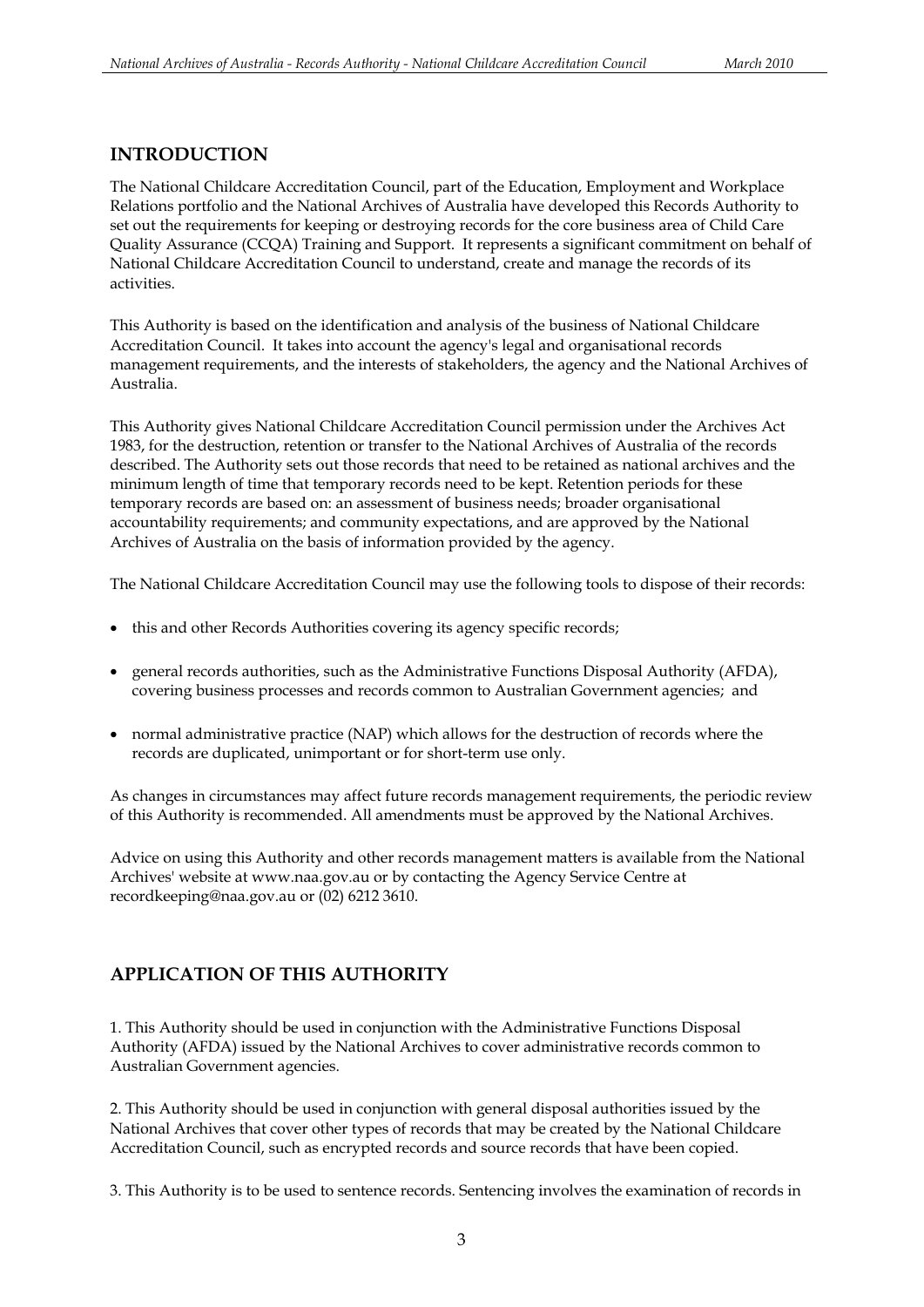order to identify the individual disposal class to which they belong. This process enables sentencers to determine how long records need to be kept. Advice on sentencing is available from the National Archives.

4. Where the method of recording information changes (for example from a manual system to an electronic system, or when information is migrated from one system to a new system) this Authority can still be used to sentence the records created, providing the records document the same core business. The information must be accessible for the period of time prescribed in this Authority. The National Childcare Accreditation Council will need to ensure that any software, hardware or documentation required to enable continuing access to the information is available for the periods prescribed.

5. In general, retention requirements indicate a minimum period for retention. The National Childcare Accreditation Council may extend minimum retention periods if it considers that there is an administrative need to do so, without further reference to the National Archives. Where the National Childcare Accreditation Council believes that its accountability will be substantially compromised because a retention period or periods are not adequate, it should contact the National Archives for review of the retention period.

6. The National Childcare Accreditation Council may destroy certain records without formal authorisation as a normal administrative practice. This usually occurs where the records are duplicated, facilitative or for short-term use only. NAP does not replace the arrangements agreed to in records authorities. Advice and guidance on destroying records as a normal administrative practice is available from the National Archives' website at www.naa.gov.au

7. From time to time the National Archives will place a freeze on some groups of records to prevent their destruction. Further information about disposal freezes and whether they affect the application of this Authority is available from the National Archives website at www.naa.gov.au

8. Records in the care of the National Childcare Accreditation Council should be appropriately stored and preserved. The National Childcare Accreditation Council needs to meet this obligation to ensure that the records remain authentic and accessible over time. Under section 31 of the *Archives Act 1983*, access arrangements are required for records that are in the open access period (currently after 30 years).

9. Appropriate arrangements should be made with the National Archives when records are to be transferred into custody. The National Archives accepts for transfer only those records designated as national archives.

10. Advice on how to use this Authority is available from the National Childcare Accreditation Council records manager. If there are problems with the application of the Authority that cannot be resolved, please contact the National Archives.

## **CONTACT INFORMATION**

For assistance with this authority or for advice on other records management matters, please contact National Archives' Agency Service Centre.

Queen Victoria Terrace Tel: (02) 6212 3610 Parkes ACT 2600 Fax: (02) 6212 3989 Canberra Mail Centre ACT 2610 Website: www.naa.gov.au

PO Box 7425 Email: recordkeeping@naa.gov.au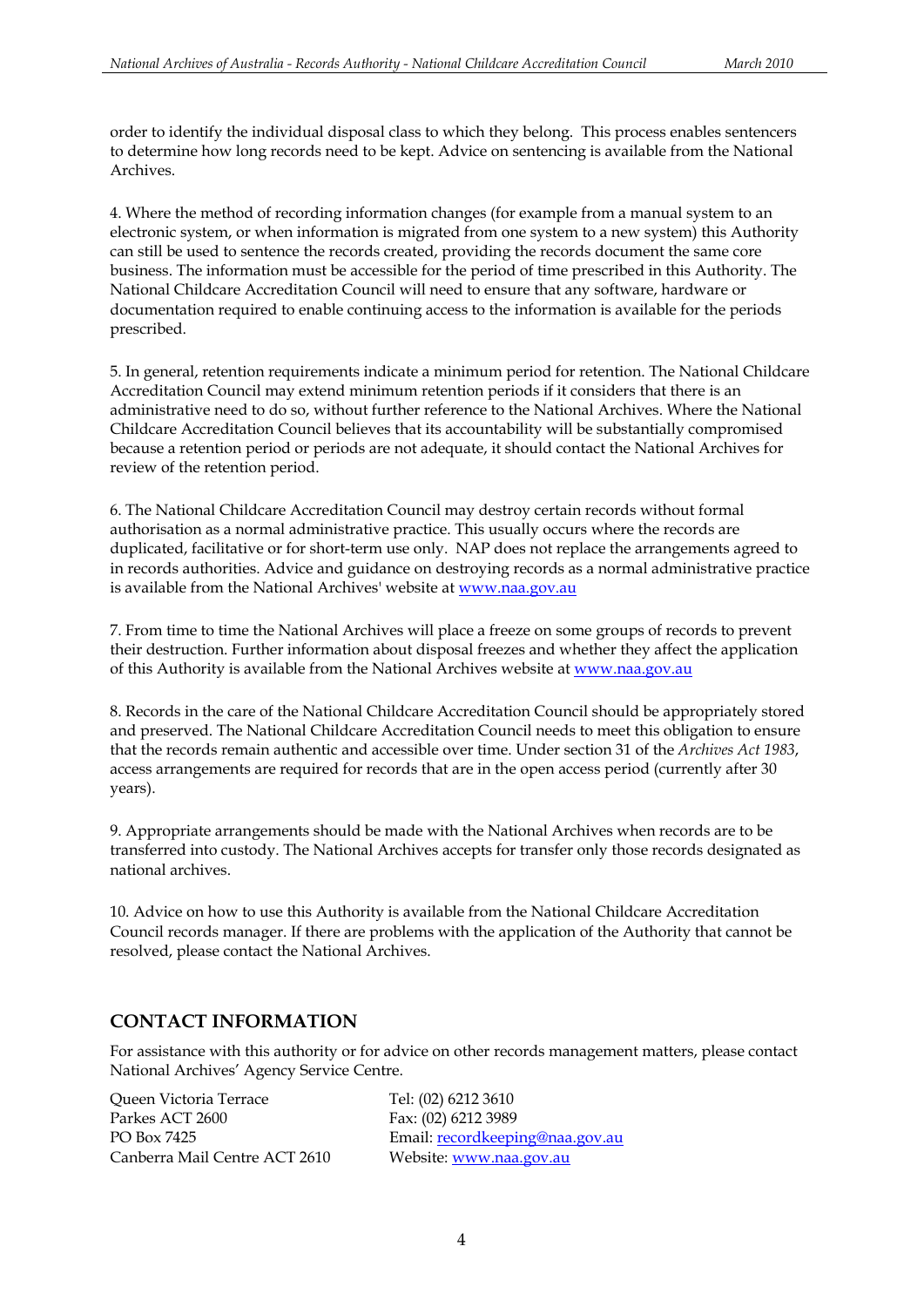# **AUTHORISATION**

**RECORDS AUTHORITY** 

**Person to whom notice of authorisation is given:** 

Chief Executive Officer National Childcare Accreditation Council Level 3, 418a Elizabeth Street SURRY HILLS NSW 2010



This authorisation gives permission for the destruction, retention or transfer to the National Archives of Australia of the records described. The authority will apply only if these actions take place with the consent of the agency responsible for. the core business documented in the records.

Authorising Officer

**Date of issue:** 

18 Mach 2010

Ross Gibbs Director-General National Archives of Australia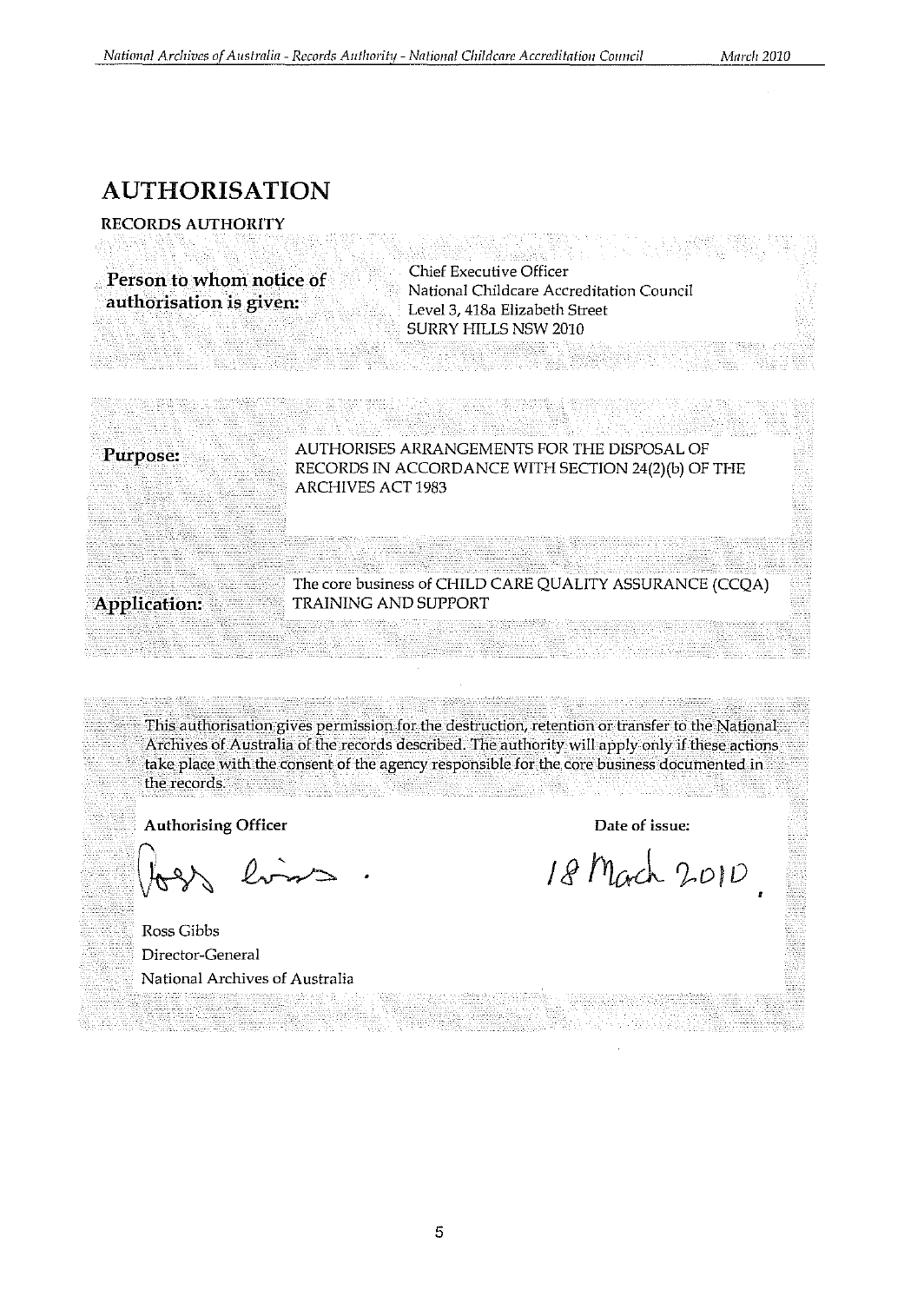# **CHILD CARE QUALITY ASSURANCE TRAINING AND SUPPORT**

The business of selecting, training, endorsing and offering continuing support to individuals as National Childcare Accreditation Council (NCAC) Endorsed Quality Assurance (QA) Trainers who can deliver training to child care services on the processes associated with the 5 Steps of Child Care Quality Assurance (CCQA).

Includes:

- Receiving applications and selecting those who meet the selection criteria for QA Trainers, processing applications for re-endorsement
- Developing policies and procedures
- Promoting the program and availability of QA Trainers
- Conducting training sessions
- Developing training materials to train the QA Trainers
- Developing a NCAC Endorsed Training Kit or similar material that the QA Trainers can use to deliver training to child care services
- Offering continuing support to QA Trainers
- Conducting regular meetings to work with other teams within NCAC and within the team itself to support QA Trainers and evaluate the program
- Developing new methods and resources to support services to meet the Child Care Quality Assurance standards.

*For the development, evaluation and assessment of the Child Care Quality Assurance standards, use ACCREDITATION.* 

#### **Class No Description of records Class Action Action Action Action Action Action Action Action Action Action Action Action Action Action Action Action Action Action Action Action Action Action Action Action Action Action A**

- 21167 QA Trainer records including:
	- Successful Applications
	- Assessment tasks
	- Certificates
	- Contracts
	- Correspondence
	- Complaints against QA Trainers

*[For complaints relating to CCQA standards, use ACCREDITATION - Complaints]* 

- Support and Feedback (eg teleconferences, CCQA updates sent, etc)
- Information on the database including training session records, qualifications, associations with child care services, diary notes and contact details
- Records of training conducted and professional development undertaken
- Review of endorsement status
- Withdrawn or cancelled endorsements

Destroy 5 years after endorsement lapses